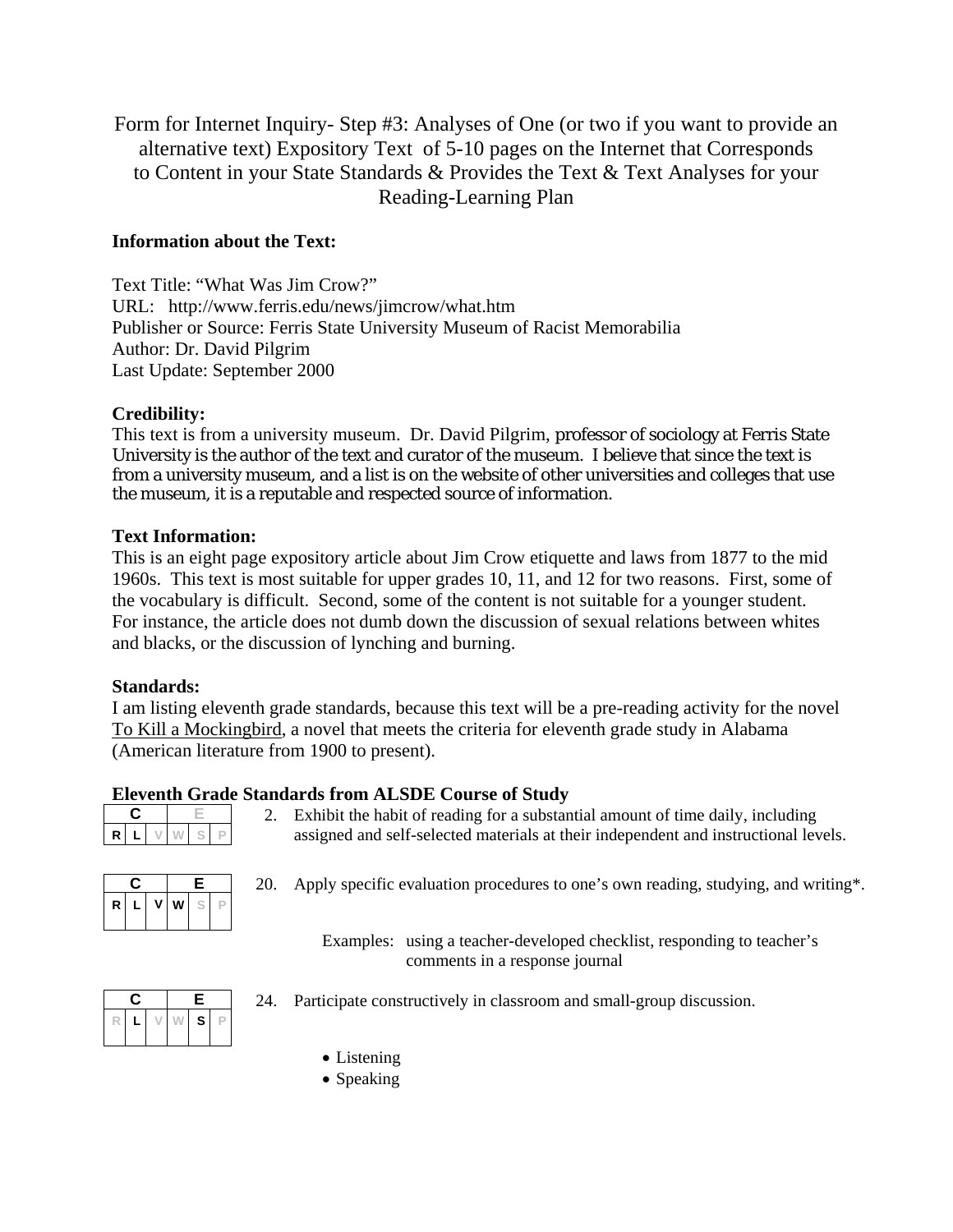

**C E** 27. Write for a variety of purposes, audiences, and occasions both formal and

### **Analysis of Readability:**

The Flesch Reading Ease of this text is 47.6. The Flesch-Kincaid Grade Level is 10.5. I think these numbers are accurate, and the reading level is consistent throughout the text. There are a few difficult terms, but students 10, 11, or 12 grade students should be able to understand the text, and possibly learn a few new terms. I think the teacher can and should make this text accessible to students that may be challenged by the text without altering the text. There is no need to alter the actual text, and I believe doing so is detrimental to the student. Rather than changing "buttressed" to an easier word, the teacher can allow the student to read it, trying to understand the meaning from the context, and then gather the class to teach them the meaning of the new word. The teacher should expand the reader's vocabulary by leaving the text as it is. Also, simplifying the text may alter the feeling and meaning the reader would get from the text otherwise. Changing "mongrelization" to a simpler word will not have the same meaning or paint the same picture for the reader. The teacher can define difficult terms in the margin before making copies for students to read. The teacher can also stop the reading at various points in the article to have a class discussion about what they have just read. Perhaps the best method would be to have students complete a pre-reading activity in which new and difficult terms are defined.

#### **Analysis of Text Structure:**

There are no external text features that directly support the text. Students can go to the main page of the "Museum" and explore other links, but none are directly connected to this text. Nothing within the text really signals a change of pace or subject so the article has to be read straight through. There are no bold signals that show the relationship between features, except simple transition words between paragraphs. A few photos of signs from the time period are included in the text. The photos do not have captions and are not explicitly related to the text near them, but I do not think they are distracting. The photos are small and quick to glance at. I believe the photos can help students connect the text to real life because they can see actual signs that were posted in public places at this time. I also think they are just small and easy enough to read to break up the article for students that don't like reading several pages of text, but they do not detract from of confuse the text. I do think subheadings could be used to break up the text and signal that a slightly different topic is coming. This could help high school readers follow the text, and make it less intimidating. However, even without subheadings, the text is simple to follow and the bulleted lists make it easy for students to keep up with the concepts and keep facts organized in their minds.

#### **Analysis of Audience Appropriateness:**

I think this text will be interesting to students because race awareness and prejudice is still a rampant issue in schools and society today. I believe the students will be interested to know a little history about Jim Crow so they will understand some of the feelings some African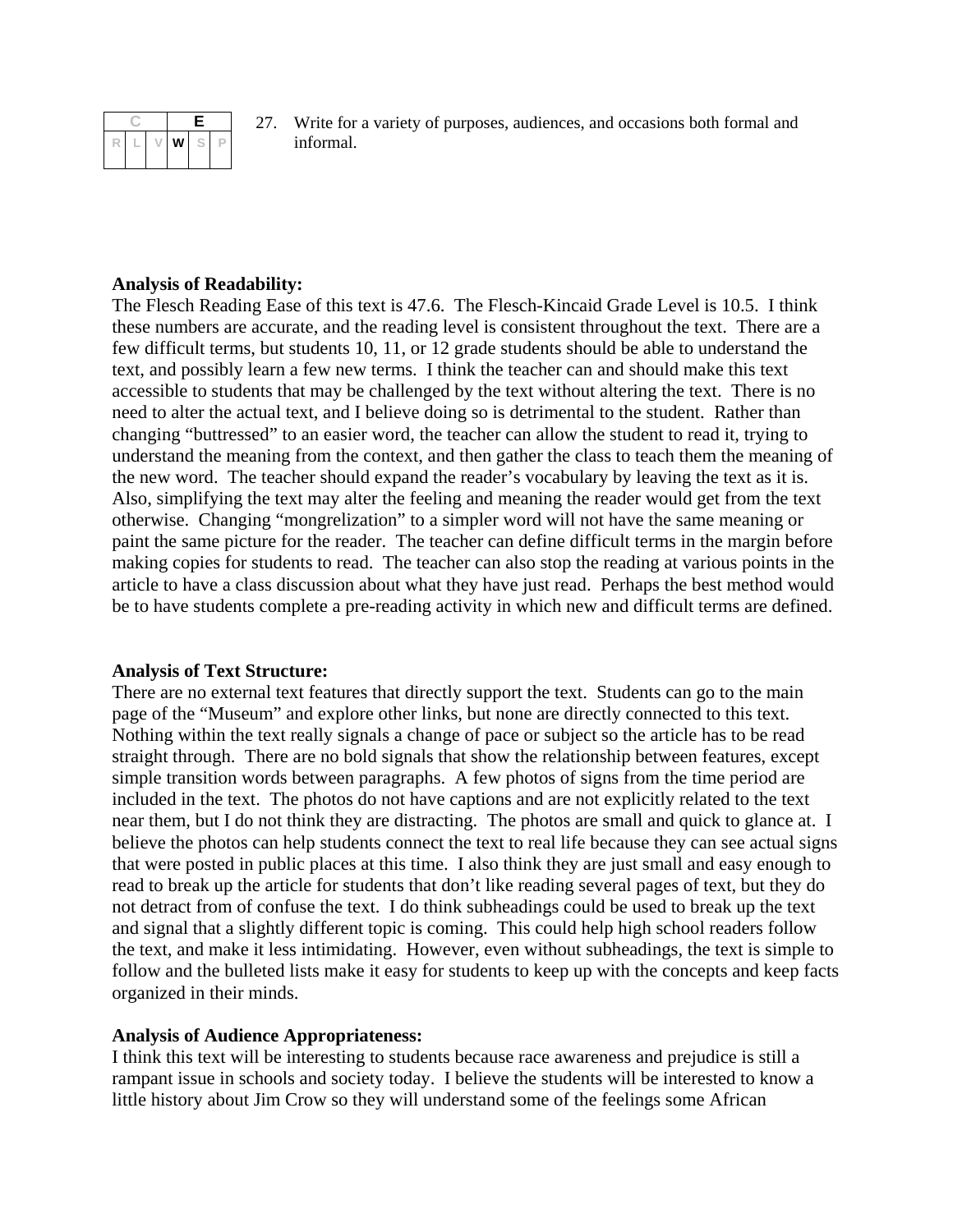Americans and Caucasian Americans harbor today. The dates in this article bring the issue close to home for students; they can see that their grandparents were probably alive when Jim Crow laws were in effect, and that their grandparents lived during a time of violent riots and lynchings. I believe this article will enlighten these students about some issues they may have questions about, but haven't know who to ask because this can be a touchy subject, and any opinion may be biased.

This first paragraph of this text may activate some prior knowledge for readers, but doesn't really seem designed to do so; it is a very quick overview of what Jim Crow is, when it was, and what was taking place in society at the time. The new information presented in the text can build onto the prior knowledge of the reader, and certainly may correct any prior knowledge. The text is not interactive, but if the reader keeps his prior knowledge in mind as he reads he can make connections and corrections on his own.

The vocabulary will be the main sources of confusion or breakdown for the students. Some of the words are going to be new to many readers, and some struggling readers may not be able to determine the meaning of words using context clues. However, most readers should be able to derive much meaning from the entire text, whether or not they stumble over a few words. The readability statistics confirm that high school students should be able to read the text, and I believe their interest in the subject will give them the needed motivation to plow through the difficult vocabulary. Dictionaries will be available for students to help with difficult vocabulary, and I think my before and after reading activities, and class discussions and clarification will help the students understand difficult parts.

#### **Purpose:**

Students will read this text to prepare for the reading of To Kill A Mockingbird. This text will familiarize the students with race relations at the time of the novel's setting. This text will help students activate any background knowledge they already have about Jim Crow, and add new information to their knowledge. Understanding Jim Crow laws will help students understand the situation Atticus Finch is in in the novel, especially legally.

#### **Reading Activities:**

**BEFORE READING:** Students will complete a five-word prediction activity. I will provide a list of five key words from the text on the dry erase board, and instruct them to predict what the words mean. The words are: caste system, inferior, etiquette, lynching, and intimidation. I will clarify unclear or new words. Next, students will each write a paragraph predicting what the lesson will be about, based on the words on the board. They should try to use each of the five words in their paragraphs. I will verbally model what a paragraph may sound like before they write. Finally, students can share their predictions with the class. After this, I will briefly introduce that the lesson is about Jim Crow laws.

**DURING READING:** Students will brainstorm a list of what they already know about Jim Crow. They will share some of their answers, and I will give them a purpose for reading this article. I will explain that we will be reading To Kill a Mockingbird and that this text should add to their knowledge of the racial and legal situation in society during the time to help them better understand the novel. I will then explain how to complete the during reading "INSERT" activity. As students read, they will insert symbols by words, ideas, or concepts that confirm or contradict what they thought, or anything that is new or confusing. They should write notes in